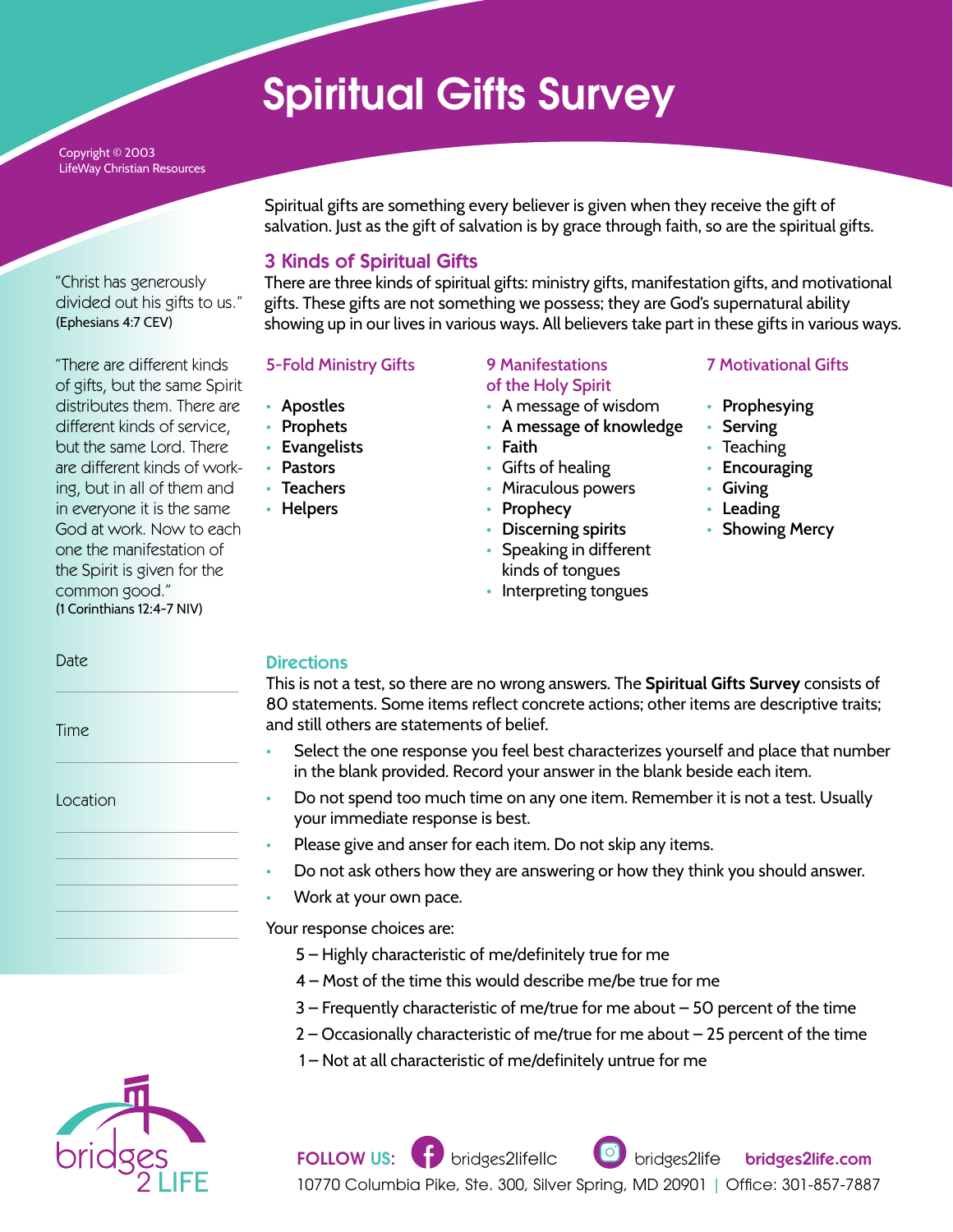

Spiritual Gifts Survey Copyright © 2003

5 – Highly characteristic of me  $4 -$  This is me most of the time  $3 -$  Frequently like me / 50 percent of the time 2 – Occasionally like me / 25 percent of the time 1 – Not at all like me / untrue for me

- $\_$  1. I have the ability to organize ideas, resources, time, and people effectively.
- $\_$  2. I am willing to study and prepare for the task of teaching.
- $\_$  3. I am able to relate the truths of God to specific situations.
- $\hspace{0.1mm}$   $\hspace{0.1mm}$  4. I have a God-given ability to help others grow in their faith.
- $-5.$  I possess a special ability to communicate the truth of salvation.
- $\_$  6. I have the ability to make critical decisions when necessary.
- $\equiv$  7. I am sensitive to the hurts of people.
- 8. I experience joy in meeting needs through sharing possessions.
- 9. I enjoy studying.
- 10. I have delivered God's message of warning and judgment.
- 11. I am able to sense the true motivagtion of persons and movements.
- 12. I have a special ability to trust God in difficult situations.
- $\rule{1em}{0.15mm}$   $\,$   $\,$   $\,$  I have a strong desire to contribute to the establishment of new churches.
- $\_\!\_\!\!\_\!\$ 14. I take action to meet physical and practical needs rather than merely talking about or planning to help.
- 15. I enjoy entertaining guests in my home.
- $\_$  16. I can adapt my guidance to fit the maturity of those working with me.
- 17. I can delegate and assign meaningful work.
- 18. I have an ability and desire to teach.
- 19. I am usually able to analyze a situation correctly.
- $\char`_\mathtt{20.}$  I have a natural tendency to encourage others.
- 21. I am willing to take the initiative in helping other Christians grown in their faith.
- 22. I have an acute awareness of the emotions of other people, such as lonliness, pain, fear, and anger.
- 23. I am a cheerful giver.
- 24. I spend time digging into facts.
- 25. I feel that I have a message from God to deliver to others.
- 26. I can recognize when a person is genuine/honest.
- 27. I am a person of vision (a clear mental portrait of a preferable future given by God). I am able to communicate vison in such a way that others commit to making the vision a reality.
- 28. I am willing to yield to God's will rather than question and waver.
- 29. I would like to be more active in getting the gospel to people in other lands.
- 30. It makes me happy to do things for people in need.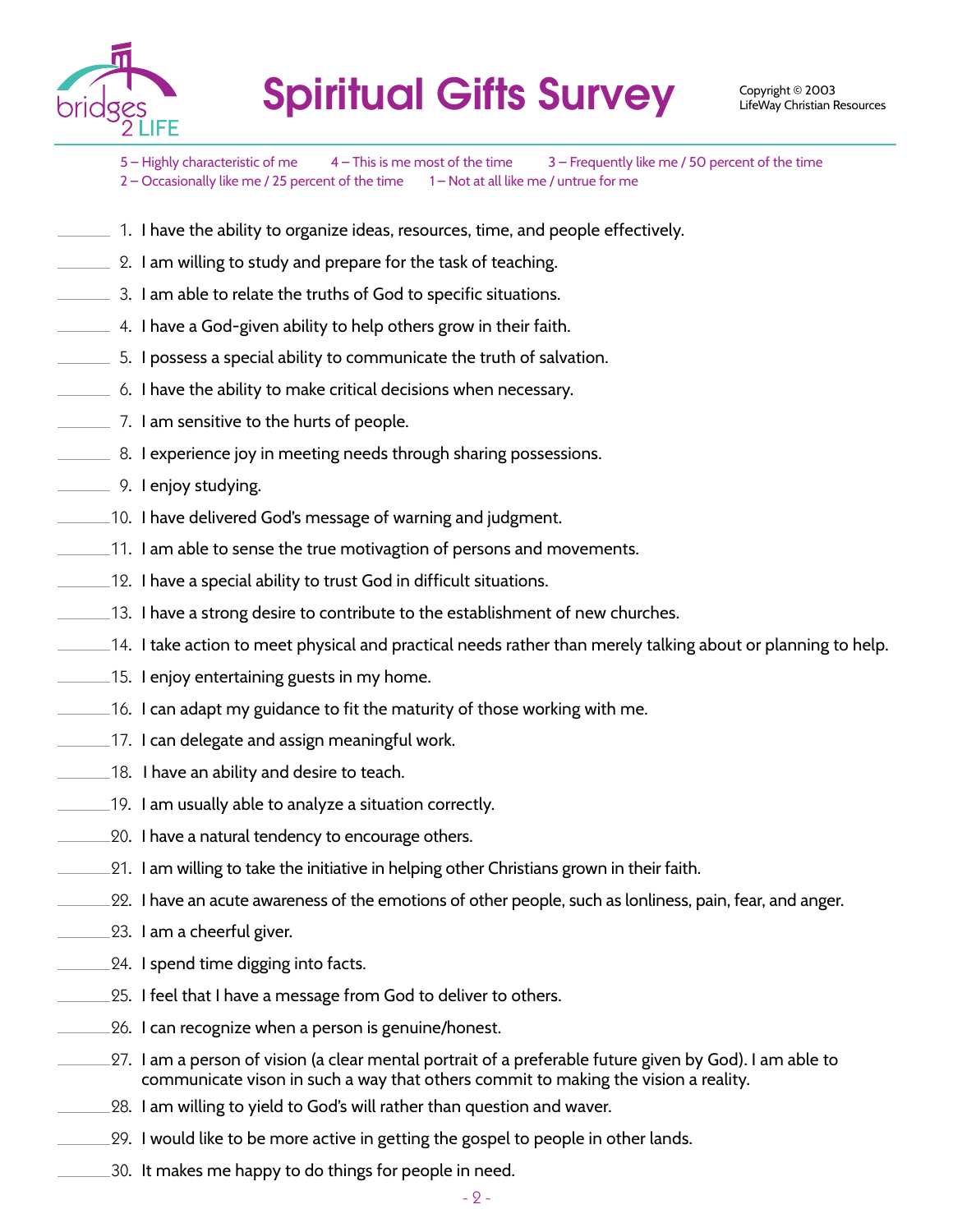

## Spiritual Gifts Survey Copyright © 2003

- 5 Highly characteristic of me 4 This is me most of the time 3 Frequently like me / 50 percent of the time 2 – Occasionally like me / 25 percent of the time 1 – Not at all like me / untrue for me
- . I am successful in getting a group to do its work, joyfully.
- . I am able to make strangers feel at ease.
- . I have the ability to plan learning approaches.
- . I can idenity those who need encouragement.
- . I have trained Christians to be more obedient disciples of Christ.
- . I am will to do whatever it takes to see others come to Christ.
- . I am attracted to people who are hurting.
- . I am a generous giver.
- . I am able to discover new truths.
- . I have spiritual insights from Scripture concerning issues and people that compel me to speak out.
- . I can sense when a person is acting in accord with God's will.
- . I can trust in God even when things look dark.
- . I can determine where God wants a group to go and help it get there.
- . I have a strong desire to take the gospel to places where it has never been heard.
- . I enjoy teaching out to new people in my church and community.
- . I am sensitive to the needs of people.
- $\_$  47. I have been ablet o make effective and efficient plans for accomplishing the goals of a group.
- . I often am consulted when fellow Christians are struggling to make difficult decisions.
- . I think about how I can comfort and encourage others in my congregation.
- . I am able to give spiritual direction to others.
- . I am able to present the gospel to lost persons in such a way that they accept the Lord and His salvation.
- . I possess an unusual capacity to understand the feelings of those in distress.
- . I have a strong sense of stewardship based on the recognition that God owns all things.
- . I have delivered to other persons messages that have come directly from God.
- . I can sense when a person is acting under God's leadership.
- . I try to be in God's will continually and be available for His use.
- . I feel I should take the gospel to people who have different beliefs from me.
- . I have an acute awareness of the physical needs of others.
- . I am skilled in setting forth positive and precise steps of action.
- . I like to meet visitors at church and make them feel welcome.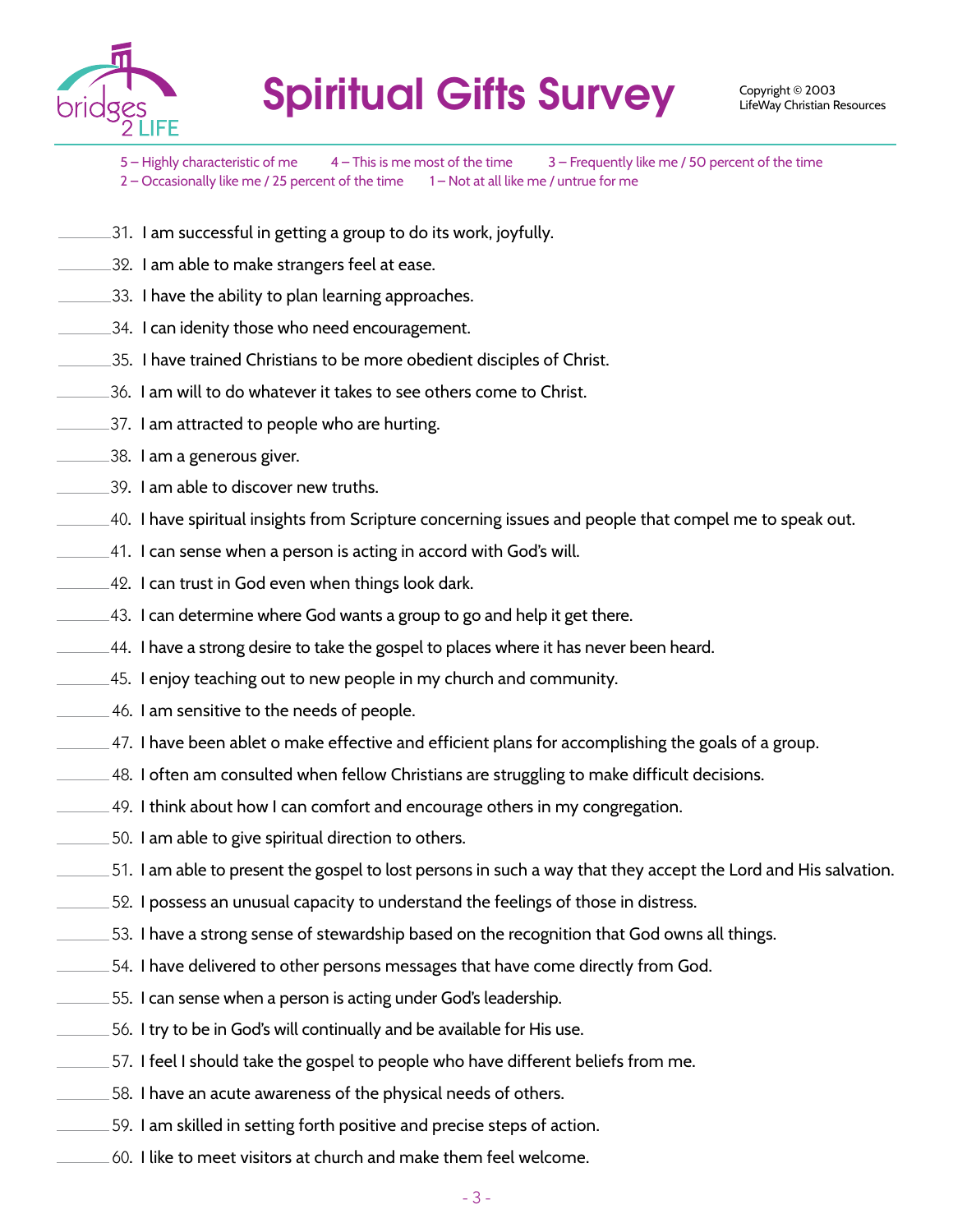

Spiritual Gifts Survey Copyright © 2003

5 – Highly characteristic of me 4 – This is me most of the time 3 – Frequently like me / 50 percent of the time 2 – Occasionally like me / 25 percent of the time 1 – Not at all like me / untrue for me

- . I explain Scripture in such a way that others understand it.
- $\pm$  62. I can usually see spiritual solutions to problems.
- . I have an acute awareness of the emotions of other people, such as lonliness, pain, fear, and anger.
- . I am a cheerful giver.
- . I spend time digging into facts.
- . I feel that I have a message from God to deliver to others.
- . I can recognize when a person is genuine/honest.
- . I am a person of vision (a clear mental portrait of a preferable future given by God). I am able to communicate vison in such a way that others commit to making the vision a reality.
- . I am willing to yield to God's will rather than question and waver.
- . I would like to be more active in getting the gospel to people in other lands.
- . It makes me happy to do things for people in need.
- . I am successful in getting a group to do its work, joyfully.
- . I am able to make strangers feel at ease.
- . I have the ability to plan learning approaches.
- . I can idenity those who need encouragement.
- . I have trained Christians to be more obedient disciples of Christ.
- . I am will to do whatever it takes to see others come to Christ.
- $\char`_\hspace{0.15mm}$   $\char`_\hspace{0.15mm}$  1 am attracted to people who are hurting.
- . I am a generous giver.
- . I am able to discover new truths.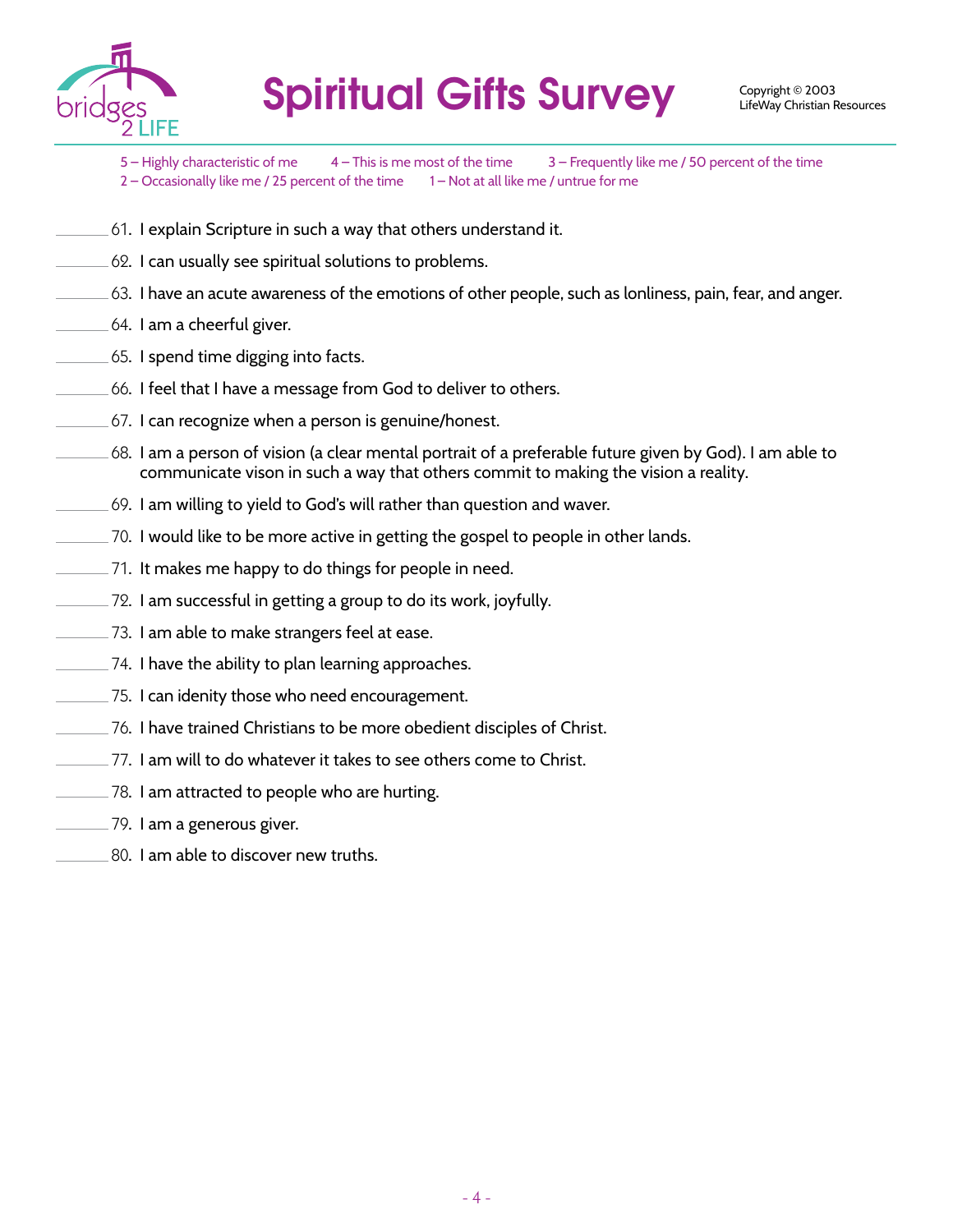

#### **Directions**

- 1. Place on each line your numerical response (1-5) to the item number which is indicated below the box.
- 2. For each gift, add the numbers in the line and put the total on the **TOTAL** line.

| <b>Leadership</b>     |         |         |         |           |         |           |         |                          |  |
|-----------------------|---------|---------|---------|-----------|---------|-----------|---------|--------------------------|--|
|                       | Item 6  | Item 16 | Item 27 |           | Item 43 |           | Item 65 | <b>TOTAL</b>             |  |
| <b>Administration</b> | Item 1  | Item 17 | Item 31 | $\ddot{}$ | Item 47 | $\ddot{}$ | Item 59 | Ξ<br><b>TOTAL</b>        |  |
| <b>Teaching</b>       | Item 2  | Item 18 | Item 33 | $\ddot{}$ | Item 61 | $\ddot{}$ | Item 73 | $\equiv$<br><b>TOTAL</b> |  |
| <b>Knowledge</b>      | Item 9  | Item 24 | Item 39 | $\ddot{}$ | Item 68 | $\ddot{}$ | Item 79 | $\equiv$<br><b>TOTAL</b> |  |
| Wisdom                | Item 3  | Item 19 | Item 48 | $\ddot{}$ | Item 62 | $\ddot{}$ | Item 74 | $\equiv$<br><b>TOTAL</b> |  |
| <b>Prophecy</b>       | Item 10 | Item 25 | Item 40 | $\ddot{}$ | Item 54 | $\ddot{}$ | Item 69 | <b>TOTAL</b>             |  |
| <b>Discernment</b>    | Item 11 | Item 26 | Item 41 | ÷         | Item 55 | $\ddot{}$ | Item 70 | Ξ<br><b>TOTAL</b>        |  |
| <b>Exhortation</b>    | Item 20 | Item 34 | Item 49 | $\ddot{}$ | Item 63 | $\ddot{}$ | Item 75 | $\equiv$<br><b>TOTAL</b> |  |
| <b>Shepherding</b>    | Item 4  | Item 21 | Item 35 | $\ddot{}$ | Item 50 | $\ddot{}$ | Item 76 | <b>TOTAL</b>             |  |
| <b>Faith</b>          | Item 12 | Item 28 | Item 42 | ÷         | Item 56 | $\ddot{}$ | Item 80 | <b>TOTAL</b>             |  |
| <b>Evangelism</b>     |         |         |         | ÷         |         | $\ddot{}$ |         |                          |  |
| <b>Apostleship</b>    | Item 5  | Item 36 | Item 51 |           | Item 64 | $\ddot{}$ | Item 77 | <b>TOTAL</b>             |  |
| <b>Service/Helps</b>  | Item 13 | Item 29 | Item 44 |           | Item 57 |           | Item 71 | <b>TOTAL</b>             |  |
|                       | Item 14 | Item 30 | Item 46 |           | ltem 58 |           | Item 72 | <b>TOTAL</b>             |  |
| <b>Mercy</b>          | Item 7  | Item 22 | Item 37 |           | Item 52 |           | Item 66 | <b>TOTAL</b>             |  |
| <b>Giving</b>         | Item 8  | Item 23 | Item 38 | ٠         | Item 53 | ٠         | Item 67 | <b>TOTAL</b>             |  |
| <b>Hospitality</b>    | Item 15 | Item 32 | Item 45 | $\ddot{}$ | Item 60 |           | Item 78 | <b>TOTAL</b>             |  |